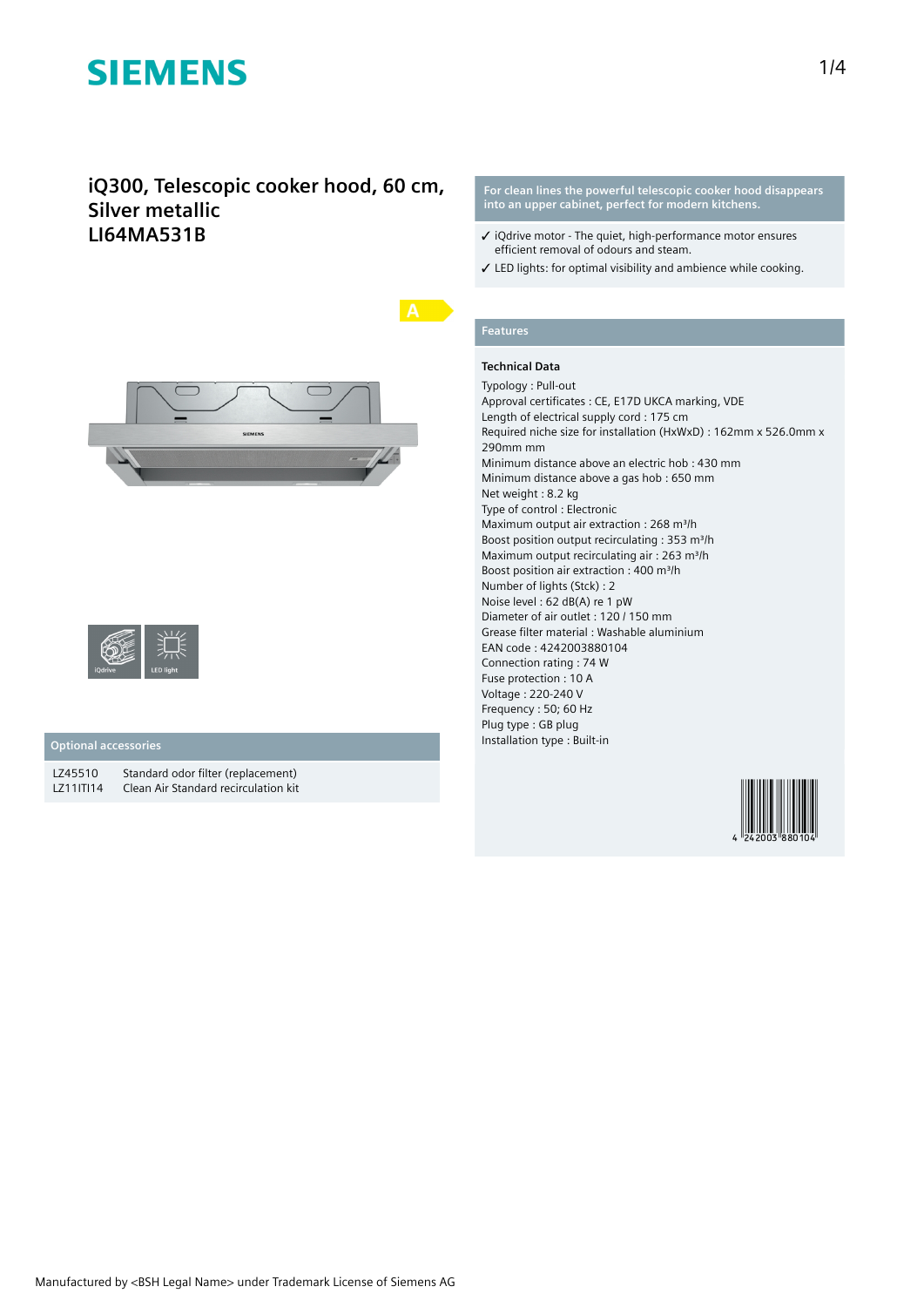## iQ300, Telescopic cooker hood, 60 cm, **Silver metallic LI64MA531B**

### **Features**

### **Features**

- Soft touch button control with Electronic display
- $\bullet$  3 x power levels plus intensive setting
- $\bullet$  2 x 1.5W LED
- Efficient BLDC motor
- Automatic intensive revert (6mins)
- Automatic after running (Automatic after running (10 minutes))
- 2 x metal grease filter cassettes

#### **Design**

- $60$  cm wide
- Silver metallic lacquer
- Handle strip specification: stainless steel with logo
- 
- ●<br>● Filter cover stainless steel, perforated and dishwasher safe

#### **P e r f o r m a n c e**

- Suitable for ducted and re-circulating operation
- For recirculated extraction recirculating kit (accessory) needed
- $\bullet$  Energy Efficiency Class: A (at a range of energy efficiency classes from  $A_{+++}$  to D)
- $\bullet$  Extraction rate according to EN 61591 ø 15 cm:
- max. Normal use268m³/h
- Intensive400 m³/h
- Noise level according to EN 60704-3 and EN 60704-2-13 at max. normal use exhaust air: 62 dB(A) re 1 pW
- Noise level according to EN 60704-3 and EN 60704-2-13 exhaust a i r :
- Max. normal use:62dB(A) re 1 pW
- Intensive:69 dB(A) re 1 pW
- Noise max. Normal Level: Noise, max. speed in normal us: 62 dB dB\*
- 1 single inlet horizontal, Efficient BLDC motor
- Colour Temperature: 3500 K
- Light Intensity: 294 lux
- Power rating: 74 W
- Average Energy Consumption: 21 kWh/year\*
- Blower Efficiency Class: B\*
- Lighting Efficiency Class: A\*
- Grease Filtering Efficiency Class: C\*

#### Planning and installation information

- Installation: Cupboard 60 cm
- Dimensions (HxWxD): 203 x 598 x 290 mm
- Built-in dimensions (HxWxD): 162 x 526 x 290 mm
- Diameter pipe Ø 150 mm (Ø 120 mm enclosed)
- Electrical cable length 1.75 m
- *\* In accordance with the EU-Regulation No 65/2014*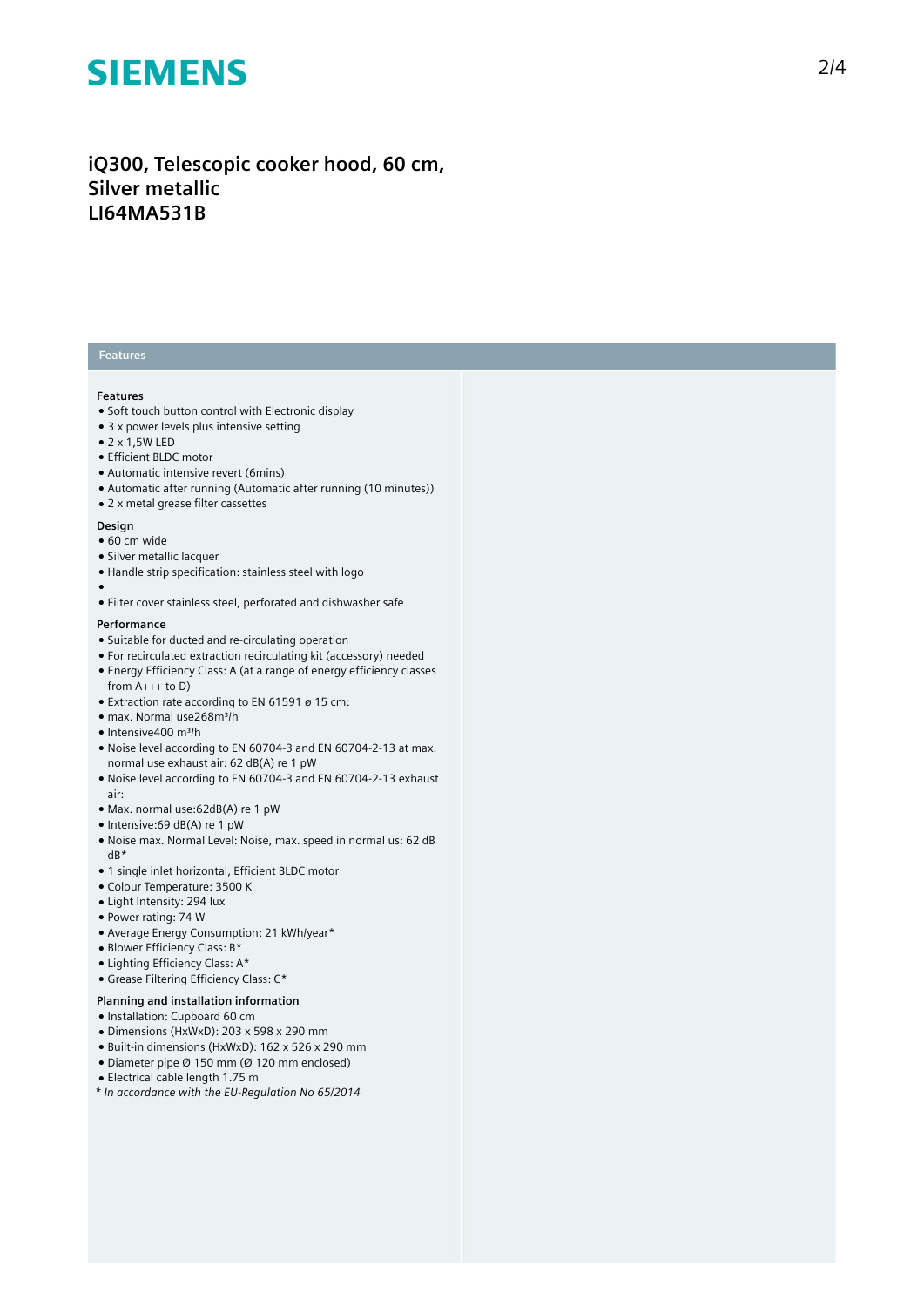**iQ300, Telescopic cooker hood, 60 cm, Silver metallic LI64MA531B**